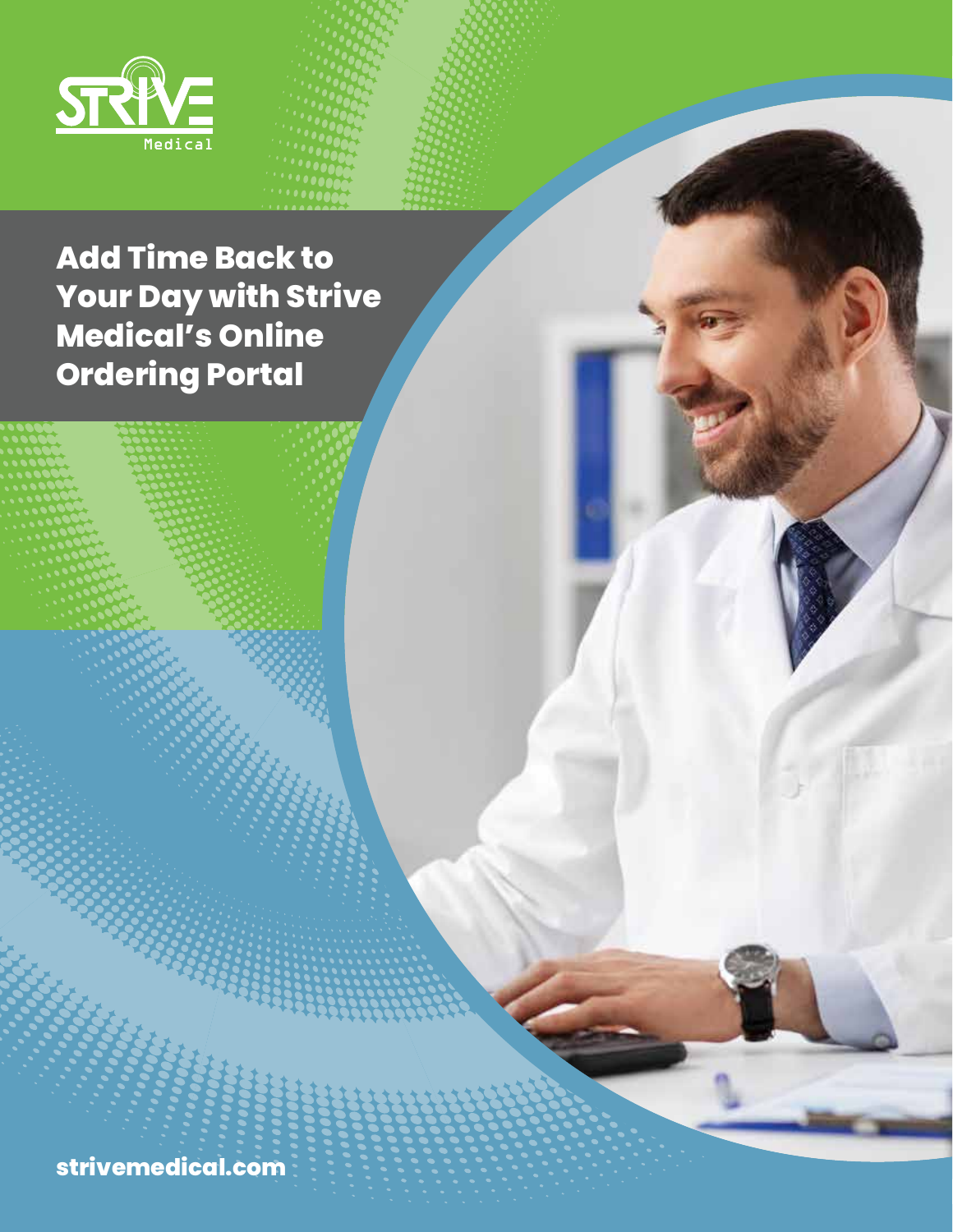### **Our Online Ordering Portal Has Some Amazing Features!**

- **Easy Registration**
- **Hassle-free ordering**
- **Single source for:** 
	- Ordering patient's supplies electronically
	- Tracking the status of your urology and wound care orders
	- Viewing all clinicians' urology and wound care orders across your practice
	- Checking order history

#### **Special features available:**

- Easy order sorting
- Filter your orders by type, dates, or by specific order
- Direct contact with your Strive Medical patient care coordinator
- Receiving real-time order alerts
- eSignature available for your orders

#### *And more!*

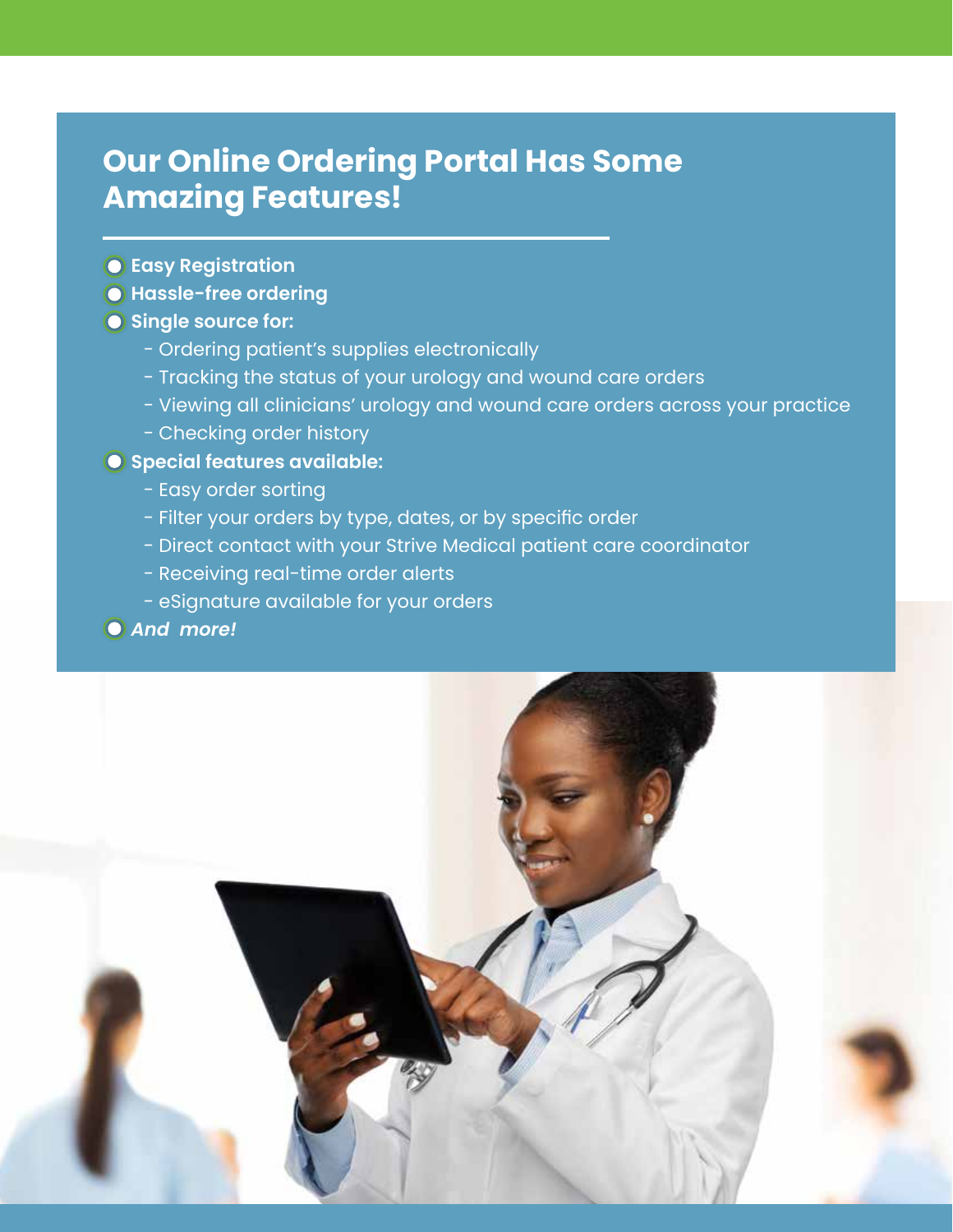1. To get started, visit our website **strivemedical.com** and click on the top menu item: **Order Portal – Clinicians Only.** 



2. Click on the **Sign Up Now** button at the bottom to register your practice and place orders online.

|                          | Medical          |  |
|--------------------------|------------------|--|
| Wound Care · Urologicals |                  |  |
| A Email@example.com      |                  |  |
| <b>&amp;</b> Password    |                  |  |
| Remember me              | Forgot password? |  |
| Log in                   |                  |  |
| Not Registered?          | Sign Up Now      |  |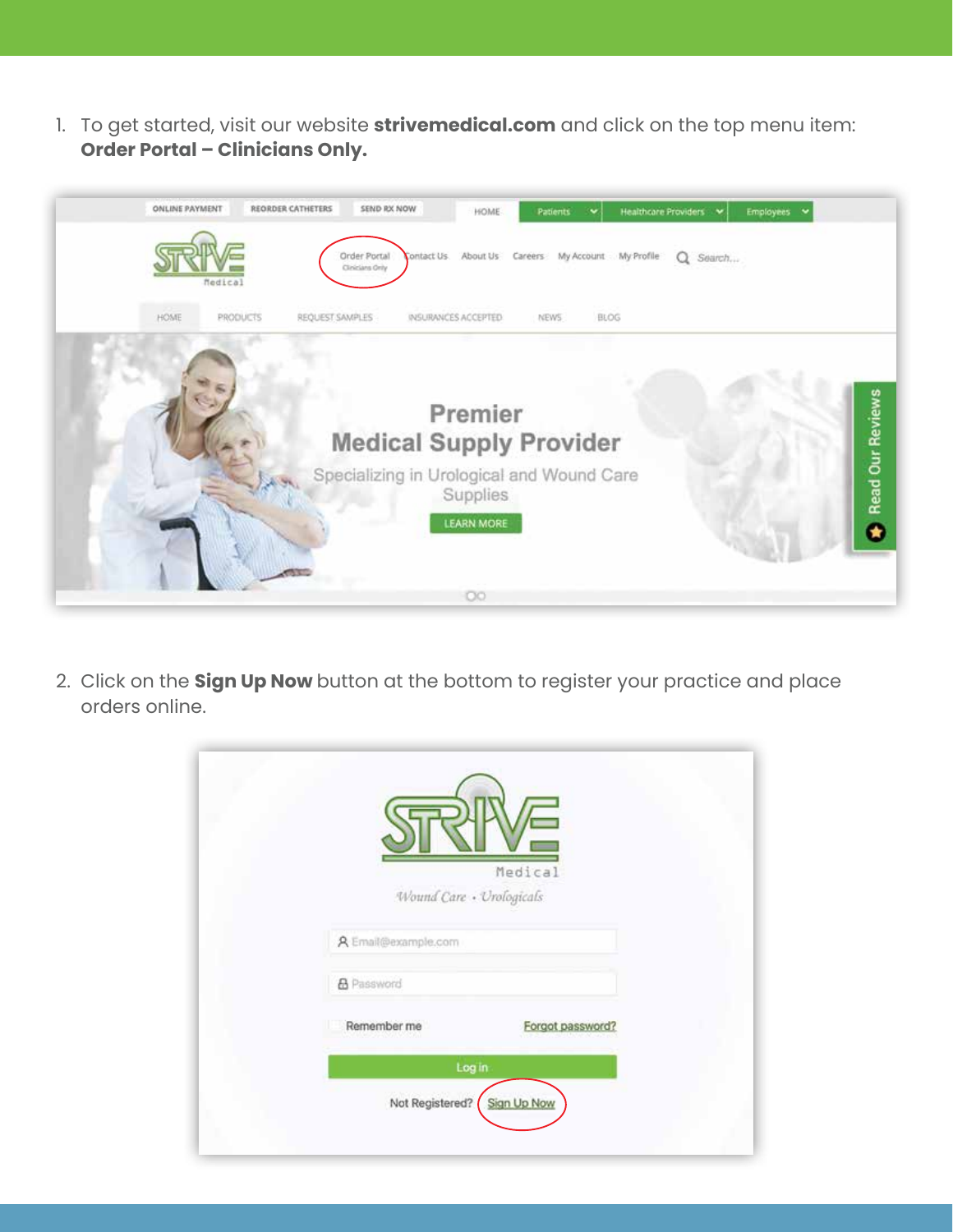3. Fill out the **required fields** about your practice.

|                            | Sign Up                                                                                                                                    |  |  |  |
|----------------------------|--------------------------------------------------------------------------------------------------------------------------------------------|--|--|--|
|                            | Welcome to Strive Medical's Online Ordering Portal.<br>Register your clinic today to easily submit and track your patient's orders online! |  |  |  |
| PERSONAL INFORMATION       |                                                                                                                                            |  |  |  |
| * E-mail                   |                                                                                                                                            |  |  |  |
| * Password ②               | ø                                                                                                                                          |  |  |  |
| * Confirm Password         | ø                                                                                                                                          |  |  |  |
| * First name               |                                                                                                                                            |  |  |  |
| * Last name                |                                                                                                                                            |  |  |  |
| Mobile Phone Number 2      |                                                                                                                                            |  |  |  |
| <b>CLINIC INFORMATION</b>  |                                                                                                                                            |  |  |  |
| * Clinic Name              |                                                                                                                                            |  |  |  |
| <b>Clinic Phone Number</b> |                                                                                                                                            |  |  |  |
| * Clinic Address Line 1    |                                                                                                                                            |  |  |  |
| Address Line 2             |                                                                                                                                            |  |  |  |
| * City                     | * Zip Code                                                                                                                                 |  |  |  |
| * State                    |                                                                                                                                            |  |  |  |
|                            |                                                                                                                                            |  |  |  |

The Strive team will be notified to activate your account, and you will receive an email confirmation once complete. Once your account is active, you can use the ordering, messaging and tracking features through the portal! Create a shortcut on your desktop to portal.strivemedical.com for easy access.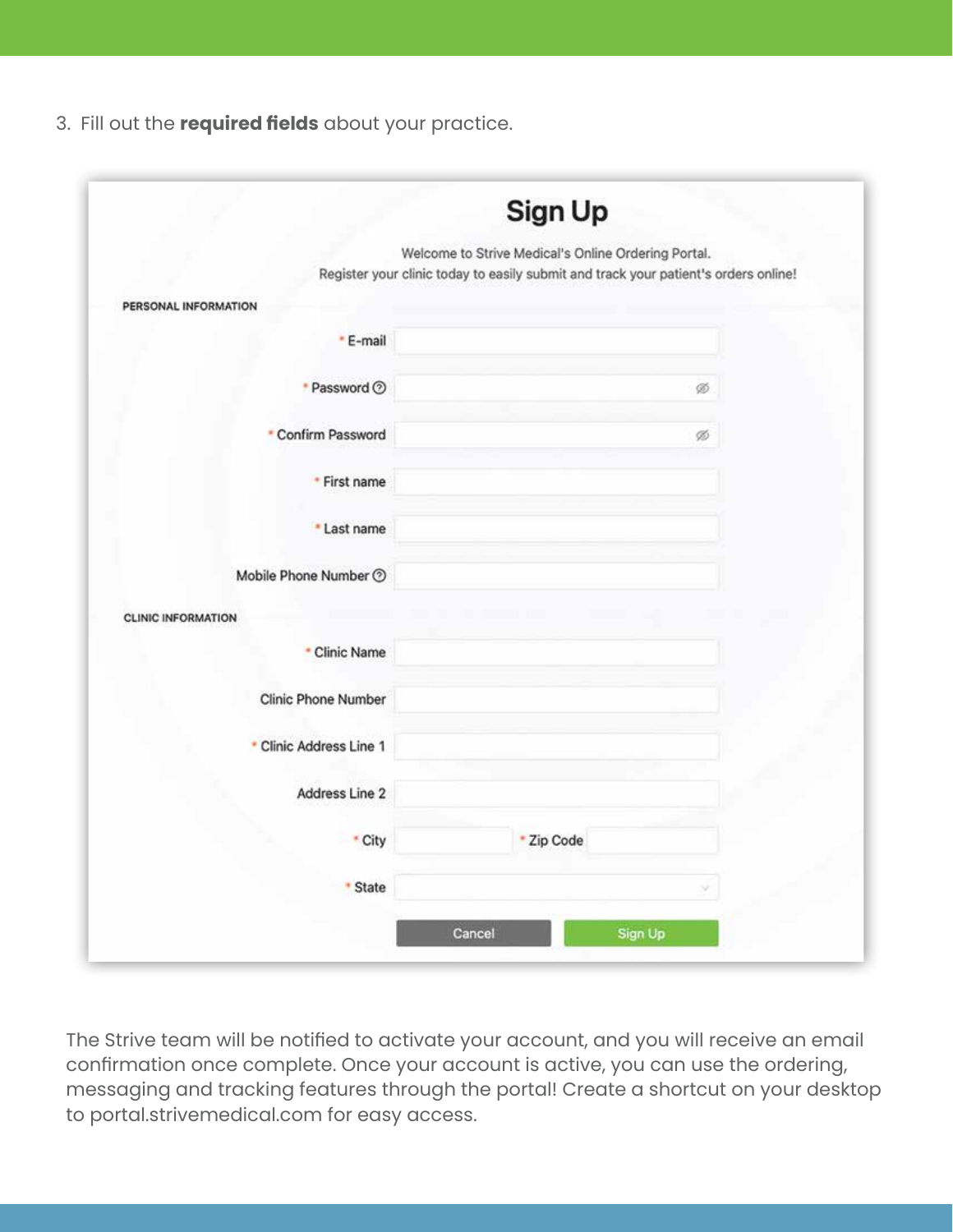## **Submitting a New Urology Order Through the Portal**

- 1. Once you've created an account, simply type **portal.strivemedical.com** into your browser to open the online ordering portal and log in with the credentials you chose at sign up.
- 2. Click on **Submit New Urology Order** to order your patient the supplies they need.

| Manage Orders | Submit New Urology Order | fimit New Woord Care Order.<br>כוו |                                                |                                            |             |                                |                   |
|---------------|--------------------------|------------------------------------|------------------------------------------------|--------------------------------------------|-------------|--------------------------------|-------------------|
| $\Delta$      |                          |                                    |                                                |                                            |             | from a moneth hair.            | -a                |
| Order #       | Type :                   | Status II<br>1999 (Carl of         | Date Submitted                                 | Patient Name                               | Created By  | Order Specialist               | Actions<br>eenmar |
| 5801567.      | WC                       | blane                              | 07/15/20 02:18 PM                              | Mary Smith                                 | Holly Hesse |                                | <b>Mitte</b>      |
| 58944a.       | WE                       | New                                | Contents of the Access of<br>07/15/20 01:02 PM | <b>U.S. A. A. A. MCA.</b><br>filtery Smith | Holly Hesse |                                | 1016<br>View      |
| 5f0e37b       | WC                       | New                                | 07/14/20 05:54 PM                              | MARY SMITH.<br>10 CTXX                     | Holly Hesse |                                | View<br>un n      |
| 580ca27       | URO                      | Received                           | 07/13/20 01:05 PM                              | test                                       | Holly Hesse | <b>Holly Hesse</b>             | View              |
| 5807269       | URO.                     | Forwarded                          | 07/09/20 09:15 AM                              | Ameliya Hesse                              | Holly Hisse | <b>STORY OF</b><br>Holly Hesse | <b>May @</b>      |

3. Fill out the **patient demographic information** and make sure to choose their insurance plan.

| New Order (Urology)<br>Please use the form below to submit a new order. |                      |                                 |    |  |
|-------------------------------------------------------------------------|----------------------|---------------------------------|----|--|
| <b>V DEMOGRAPHICS</b>                                                   |                      |                                 |    |  |
| + Patient Name:                                                         |                      | Patient Gender: William Manager |    |  |
| * Patient Phone Number:                                                 |                      |                                 | 13 |  |
| » Primary Insurance:                                                    | <b>Shirt Country</b> |                                 |    |  |
| Secondary Insurance:                                                    |                      |                                 |    |  |
|                                                                         |                      |                                 |    |  |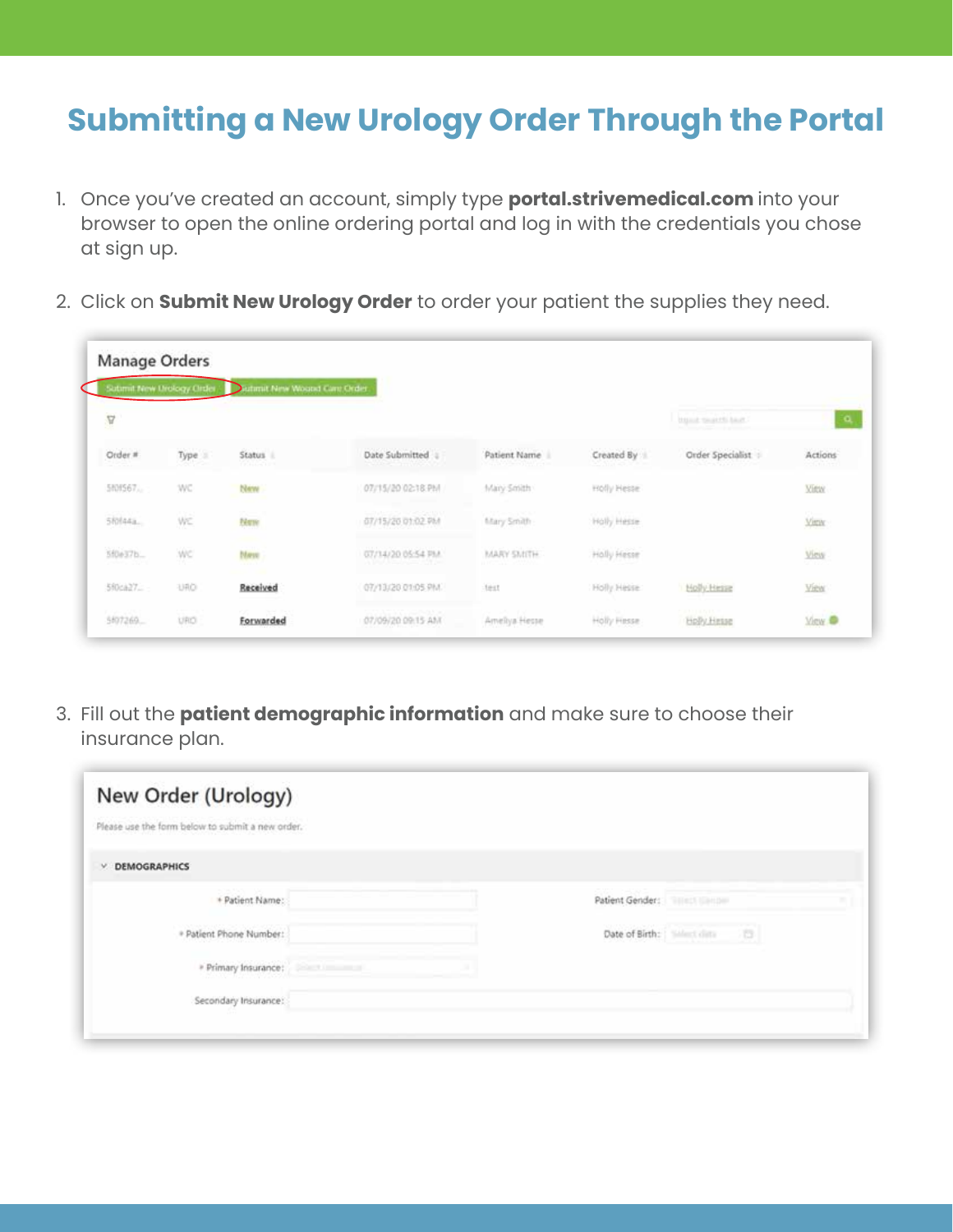4. Next, fill out the **diagnosis and questionnaire fields** below. These are important to provide because different insurance plans have different requirements.

| New Order (Urology)               |                                                                                                      |  |  |
|-----------------------------------|------------------------------------------------------------------------------------------------------|--|--|
|                                   | Please use the form below to submit a new order.                                                     |  |  |
| > DEMOGRAPHICS                    |                                                                                                      |  |  |
| V. DIAGNOSIS AND QUESTIONNAIRE    |                                                                                                      |  |  |
| * Primary                         |                                                                                                      |  |  |
| Urinary Retention R33.9           |                                                                                                      |  |  |
| Urinary Incontinence R32          |                                                                                                      |  |  |
| Other                             |                                                                                                      |  |  |
|                                   | is the patient allergic to Latex? Ves No                                                             |  |  |
|                                   | . Does the patient have samples on hand? Yes No                                                      |  |  |
|                                   | Is the patient currently enrolled in a SNF (Skilled Nursing Facility) or Home Health episode? Ves No |  |  |
| Length of Need - Lifetime         |                                                                                                      |  |  |
| History of documented UTI? Yes No |                                                                                                      |  |  |
| Additional Diagnosis Information  |                                                                                                      |  |  |

5. Then, you'll **select the product(s**) your patient requires from the drop-down list.

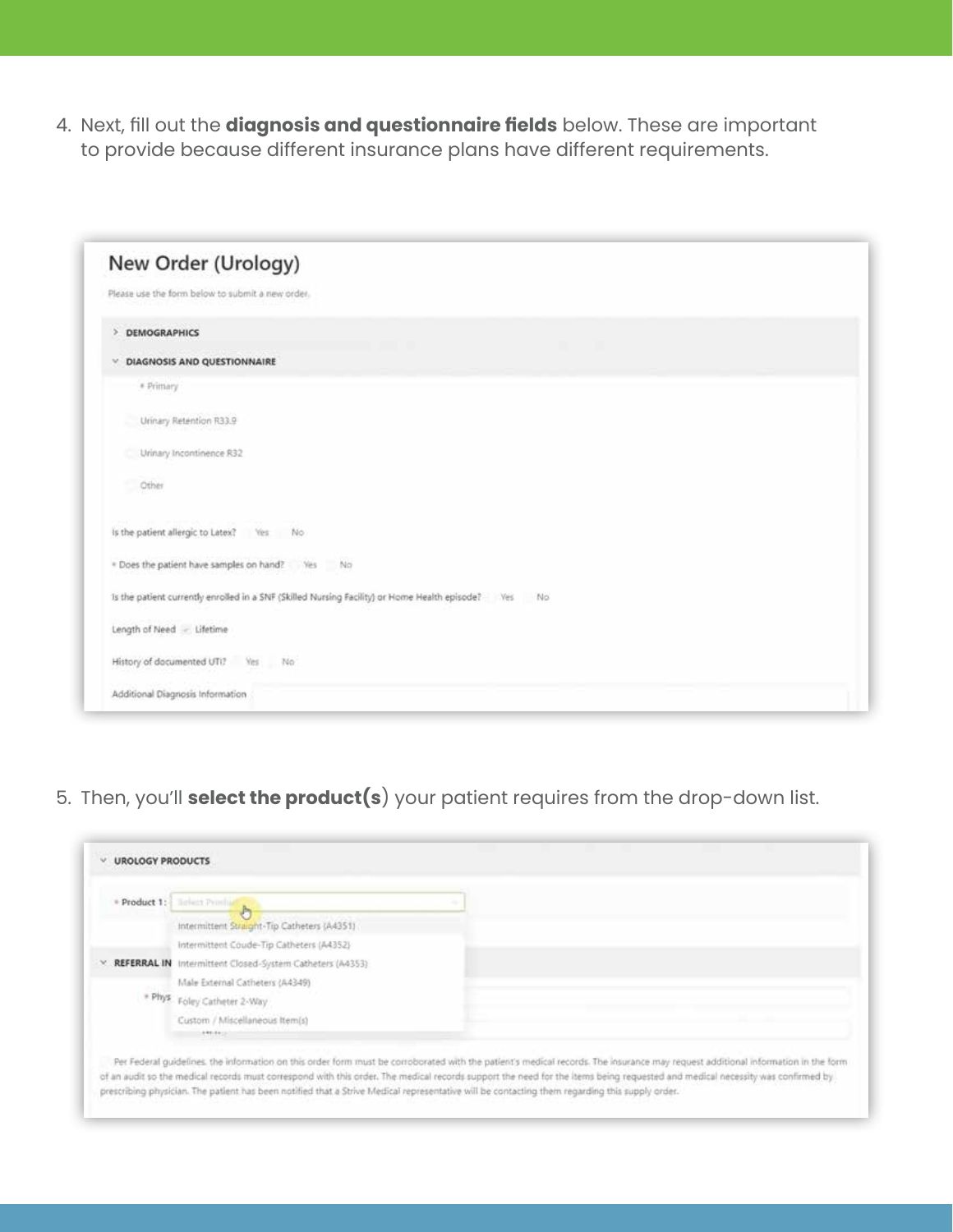- 6. Once you have selected a specific product from the drop-down list, you will see the **associated fields** appear. You can add brand-specific information in the product note and any additional items or comments in the Order Notes section. *See the example below for fields that appear when choosing the Intermittent Straight-Tip Catheters.*
- 7. You'll be able to add your patient's **frequency of use** for the product. Once you've added one product and the associated information, you have the option to **add another product** to the order.

|                                     | * Product 1: Intermittent Straight-Tip Catheters (A4351) |                       |  |
|-------------------------------------|----------------------------------------------------------|-----------------------|--|
| * French Size<br><b>Travell Say</b> | * Length<br>Limits.                                      | * Frequency of Change |  |
|                                     |                                                          |                       |  |
| Product Note                        |                                                          |                       |  |
|                                     |                                                          |                       |  |
|                                     |                                                          |                       |  |
| Add product:                        |                                                          |                       |  |
|                                     |                                                          |                       |  |
| Order Notes / Comments              |                                                          |                       |  |

8. Finally, you will type the **name of the clinician** ordering the supplies along with their **NPI number**. Check the box for the physician to electronically sign and provide the email address at the prompt (optional). You have the option of **adding files** such as office visit notes or demographic information. Click **Submit Order Now**.

| REFERRAL INFORMATION        |                                                                                                                                                                                                                                                                                                                                                                                                                                                                                                                       |                  |
|-----------------------------|-----------------------------------------------------------------------------------------------------------------------------------------------------------------------------------------------------------------------------------------------------------------------------------------------------------------------------------------------------------------------------------------------------------------------------------------------------------------------------------------------------------------------|------------------|
| Physician Name:             | Doctor Smith                                                                                                                                                                                                                                                                                                                                                                                                                                                                                                          |                  |
| NPI:                        |                                                                                                                                                                                                                                                                                                                                                                                                                                                                                                                       |                  |
|                             | [7] Please check this box if the physician will be electronically signing this order.                                                                                                                                                                                                                                                                                                                                                                                                                                 |                  |
|                             | 2 Per Federal guidelines, the information on this order form must be corroborated with the patient's medical records. The insurance may request additional information in the form<br>of an audit so the medical records must correspond with this order. The medical records support the need for the items being requested and medical necessity was confirmed by<br>prescribing physician. The patient has been notified that a Strive Medical representative will be contacting them regarding this supply order. |                  |
| $\vee$ DOCUMENTS $\bigcirc$ |                                                                                                                                                                                                                                                                                                                                                                                                                                                                                                                       |                  |
|                             |                                                                                                                                                                                                                                                                                                                                                                                                                                                                                                                       |                  |
| Cancel                      |                                                                                                                                                                                                                                                                                                                                                                                                                                                                                                                       | Submit Order Now |